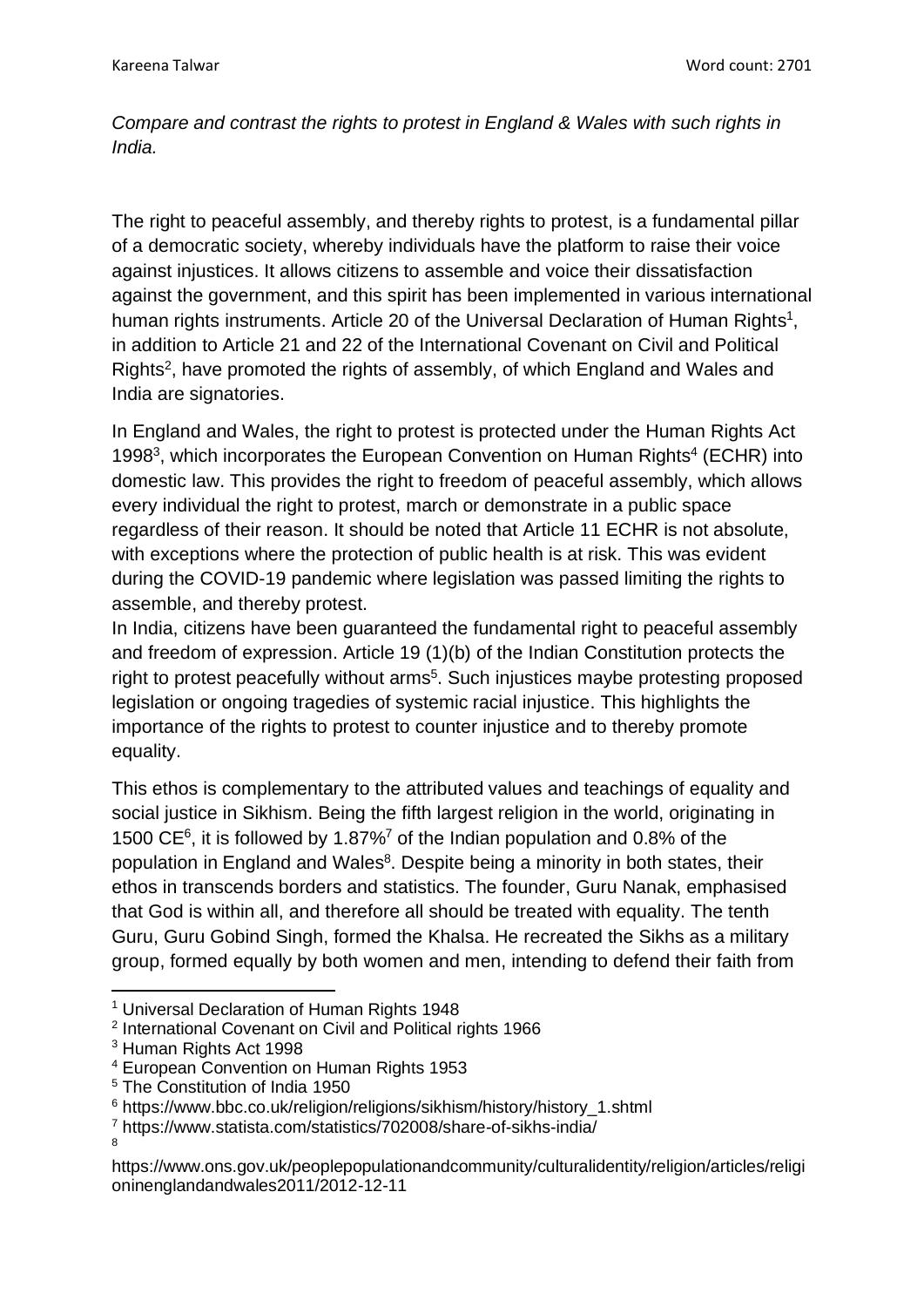religious and political persecution against the Mughal Empire. He established initiations for Sikhism, such as the five K's, which are symbolic articles worn by Sikhs. Most relevant for this paper is the Kirpan, as it is a ceremonial sword that is only allowed to be used in self-defence, to defend the weak and to protect people from injustice<sup>9</sup>.

Furthermore, the Mool Mantra, a main chant from the Sri Guru Granth Sahib (the Sikh religious book), illustrates the values of equality and social justice that encompasses the rights to protest. It begins with stating that there is only 'Ik Onkar', one God, and God is without fear and without hate, 'Nirbhau Nirvair'. It follows that if God is in everyone, all should conduct themselves without fair and without hate. This embodies the very ethos of the rights to protest, as seen in the ECHR and Indian Constitution for peaceful protests; there should be no fear in standing up to injustices and there should be no hate or violence to create or counteract injustices.

The right to protest hence provides a voice of dissent, which is an essential tool to ensure equality and social justice against an authoritarian regime and to also protect modern democracies. This paper will analyse two case studies, focusing on the rights to protest in India and England and Wales, respectively, and their relation to Sikh values, as its teachings rightly embody the effective rights to protest.

## India

The rights to protest in India have been present and seen as a 'key weapon in the struggle for independence' from British rule in 1947<sup>10</sup>. Since then, the country has had a long relationship with protestors and the police. It followed to the 'aazadi' (freedom) movement in Kashmir, the Nirbhaya rape 2012 case protests, the Citizenship Amendment Act 2019<sup>11</sup> protests against the exclusion of many Muslims from citizenship, and now the farmers protest- mass civil action has clearly always been prevalent in India.

The most recent example has been the farmers protest, which was one the largest organised protests to date, with over 250 million Indian farmers stationed at the borders of Delhi, for several months. Most of the farmers were Sikh and from the northern states of Punjab and Haryana. With 59% of the country's workforce employed by the farming industry<sup>12</sup>, the voice of farmers should be of high importance and essential for their concerns to be adhered to. The female farmers' protest also highlighted the gender-neutral participation, not only in farm production but spiritually in Sikhism, as Guru Gobind Singh maintained when forming the Khalsa.

The protest began in August 2020, with the motive to overturn three Farm Bills proposed by the Indian government which would deregulate the storage, prices and

<sup>9</sup> https://www.ncbi.nlm.nih.gov/pmc/articles/PMC5434732/

<sup>10</sup> Justice AK Sikri, *[Anita Thakur & Ors.](https://main.sci.gov.in/jonew/ropor/rop/all/855673.pdf)* v. *State of J&K & Ors.* [2016 SCC OnLine SC 814]

<sup>&</sup>lt;sup>11</sup> Citizenship (Amendment) Act 2019

<sup>12</sup> http://www.fao.org/india/fao-in-india/india-at-a-glance/en/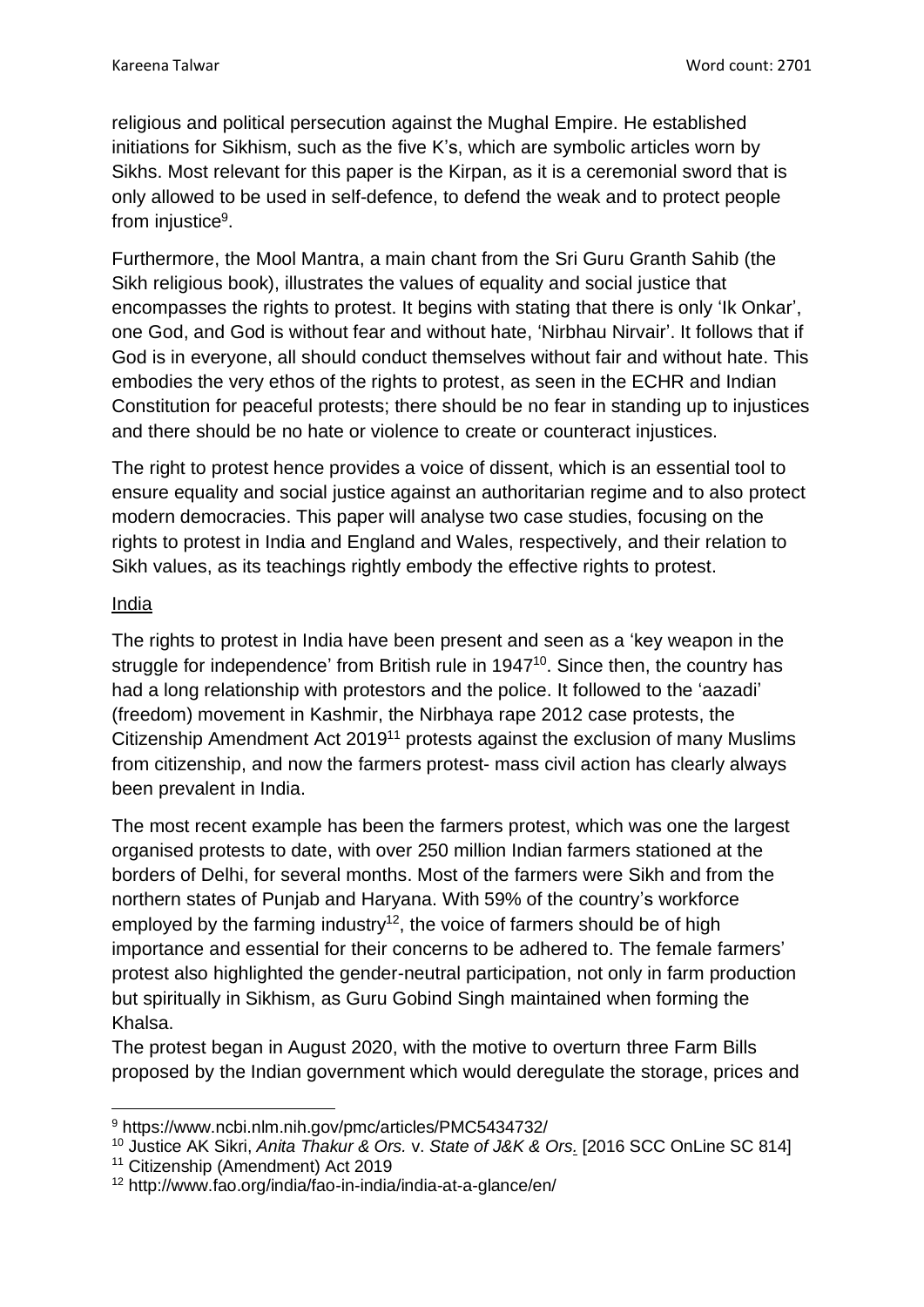selling of farm produce<sup>13</sup>. The Farmers (Empowerment and Protection) Agreement on Price Assurance and Farm Services Act would open the doors for corporate entities into the agriculture market by allowing contract farming. The second proposal was the Essential Commodities Act, which relaxes the limit on food storage, threatening national food security, an impactful consequence particularly as 70% of the population depends on the farming sector for their minimum subsistence<sup>14</sup>. The third proposal is the Farmers' Produce Trade and Commerce (Promotion and Facilitation) Act which removed the government's role in the farming industry, leaving it open for exploitation by private market. Farmers were protesting for the repeal of the three bills and argued for a minimum selling price to secure their interests from corporate greed. Indeed, this suggests that farmers would have been left susceptible to wealthy power, leaving little space for them to negotiate their stance. However, it should be noted that the impact of these bills was not wholly new, with previous insufficient agriculture structures resulting in farmers making up 7.4% of suicides in India due to issues like land inequality, debt burdens, crop failure, and the lack of social security to protect poor farmers<sup>15</sup>.

There is no doubt that these peaceful protests were vital, and the rights to protest was the mechanism for this injustice to be voiced. However, against these peaceful protests was also use of police force, for example tear gas shells and water cannons on unarmed farmers to restrict their movement into the capital. This dispelling of farmers resulted in various injuries and violence, leading to further restrictions to the Delhi by using concrete barricades and trenches. All the Indian protests mentioned above have seen the use of such force, especially 'lathi' charges or baton charges, where police strike protesters to maintain crowd control. This method is dated back to colonial rule, declared in section 17 Police Act 1861<sup>16</sup> which noted that police force may be used if there appears to be an 'unlawful assembly or riot or disturbance of peace'. Jinee Lokaneeta, chair of Political Science and International Relations at Drew University in New Jersey, argued this allowed the police to sustain order through suppressing citizens using violence. <sup>17</sup> Additionally, the government's use of the criminal justice system, charging protestors with 'politically motivated' offences, restricting journalists and media representatives for reporting, alongside alleged cuts to water and internet supplies<sup>18</sup> highlights the limitations to the rights of protest.

This overtly sets out a harmful principle of restricting democratic practices, which are in harmony with the various human rights instruments mentioned previously. Indeed, the rights of protest in India thereby highlight a futile and meaningless provision that

<sup>&</sup>lt;sup>13</sup> House of Commons Briefing Paper, Farmers' protests in India and agricultural reform https://researchbriefings.files.parliament.uk/documents/CBP-9226/CBP-9226.pdf  $14 \text{ n}(4)$ 

<sup>15</sup> https://blogs.lse.ac.uk/humanrights/2021/02/26/stifling-the-voices-of-dissent-the-tale-ofthe-farmers-protests-in-india/

<sup>&</sup>lt;sup>16</sup> Police Act 1861

<sup>17</sup> https://edition.cnn.com/2020/12/02/india/police-brutality-india-dst-intl-hnk/index.html

<sup>18</sup> https://www.bbc.co.uk/news/world-asia-india-55872480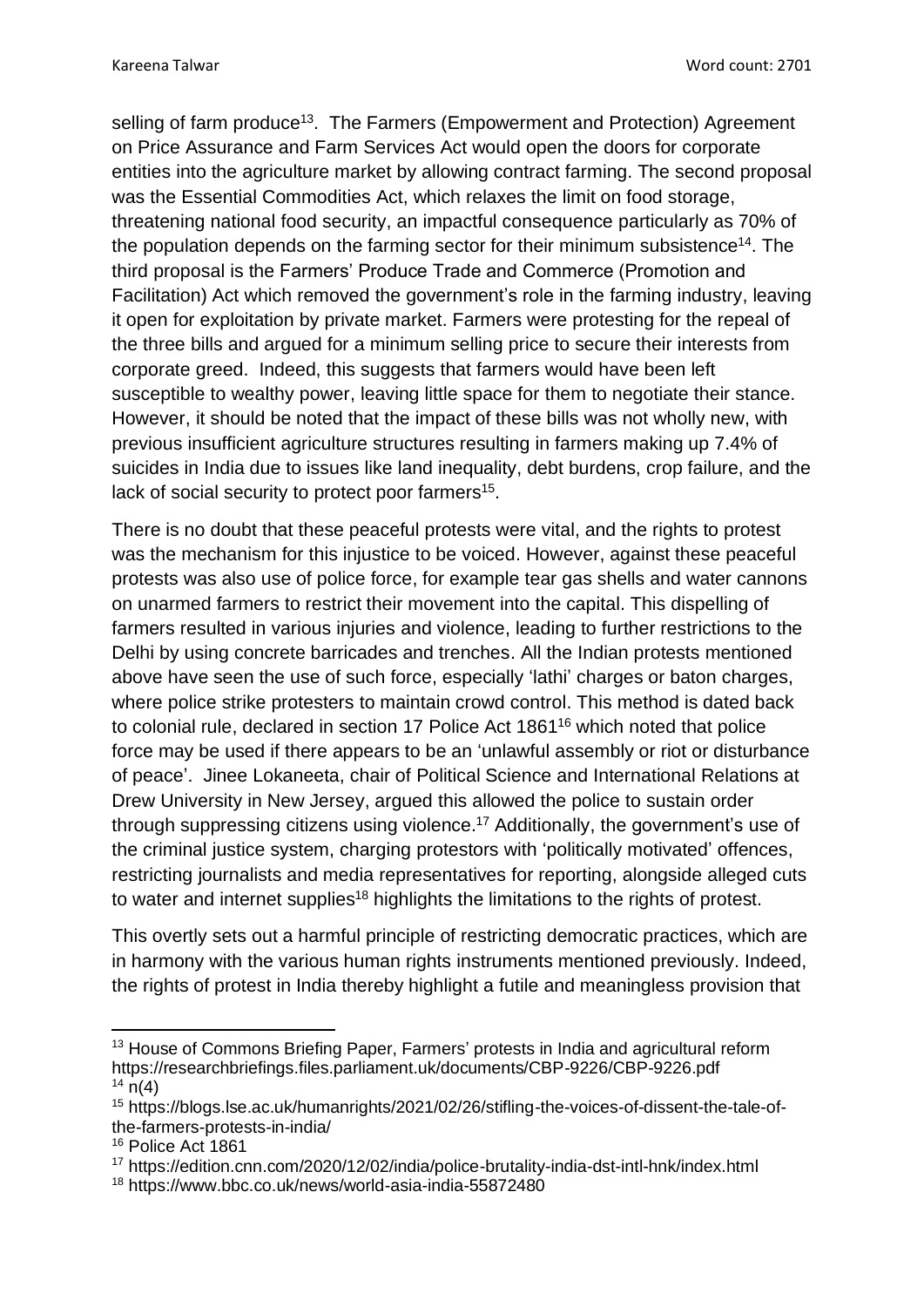is only in name, but not in nature. This goes against the grain of the conventions that India are signatories to, as if they are the largest democracy that they claim to be, then protests should be precedented upon the notion of equality and social justice. The use of excessive force, and restriction of information says otherwise. In January 2021, Justice Bobde acknowledged that the protests were rightful, and the Indian Supreme Court also suspended the three bills, expressing their disappointment in the government's handling of the matters, especially as it involved life and death.<sup>19</sup> This highlights the eventual sympathy and awareness of the inequality farmers were due to face, but it does not tackle the injustices faced during the protest.

It is proposed that given the values of Sikhism full embody the spirit of the international rights to protest, this should be followed by the Indian state. The right to peaceful protests should be from both parties. Indeed, rather than constraining the fundamental right, the Indian government should encourage their citizens to practice this through promoting this behaviour by the very front line of state protection, the police. There should be appropriate training to reduce unnecessary force and full liberties for media to convey information. Protesting can thus be seen as parallel to the symbol of the Kirpan, as it is the mechanism to fight injustice and oppression, but never to incite violence. This is also in harmony with Nirbahu and Nirvair, the teaching of conducting oneself without fear and without hate, as the Indian Constitution intended citizens to do, to raise their voices in the face of injustice and ensure equality.

## England and Wales

There has been plethora of protests in England and Wales, such as the suffragette movement in the early 1900s, race riots in the 1970s, environmental protection from the Extinction Rebellion movement, and notably the Black Lives Matter movement (BLM).

The fight against racial injustice in England and Wales has been rife, with Black and Asian minorities fighting against racist violence in areas like Brixton and Southall since the 1970s. BLM protests were ignited from the killing of George Floyd in 2020, an African American citizen killed by a white police officer. This led to a global protest, including England and Wales's fight for racial justice. There were over 260 towns and cities between June to July 2020, across the country protesting in support of BLM. These were further reinforced by the unjust racial killings of Mark Duggan, Stephen Lawrence, and the unfair treatment of the BaME community in the Windrush scandal and victims of the Grenfell Tower fire. In Bristol, there was an estimated 10,000 people marching, which led to the removal of the statue of Edward Colston, a 17th century slave trader, by protesters. This sparked a national conversation resulting in a review of public art in London, by a diversity commission launched by London Mayor Sadiq Khan. Amongst other things, it noted the removal

<sup>19</sup> https://www.theguardian.com/world/2021/jan/12/indian-court-suspends-new-agriculturelaws-after-mass-protests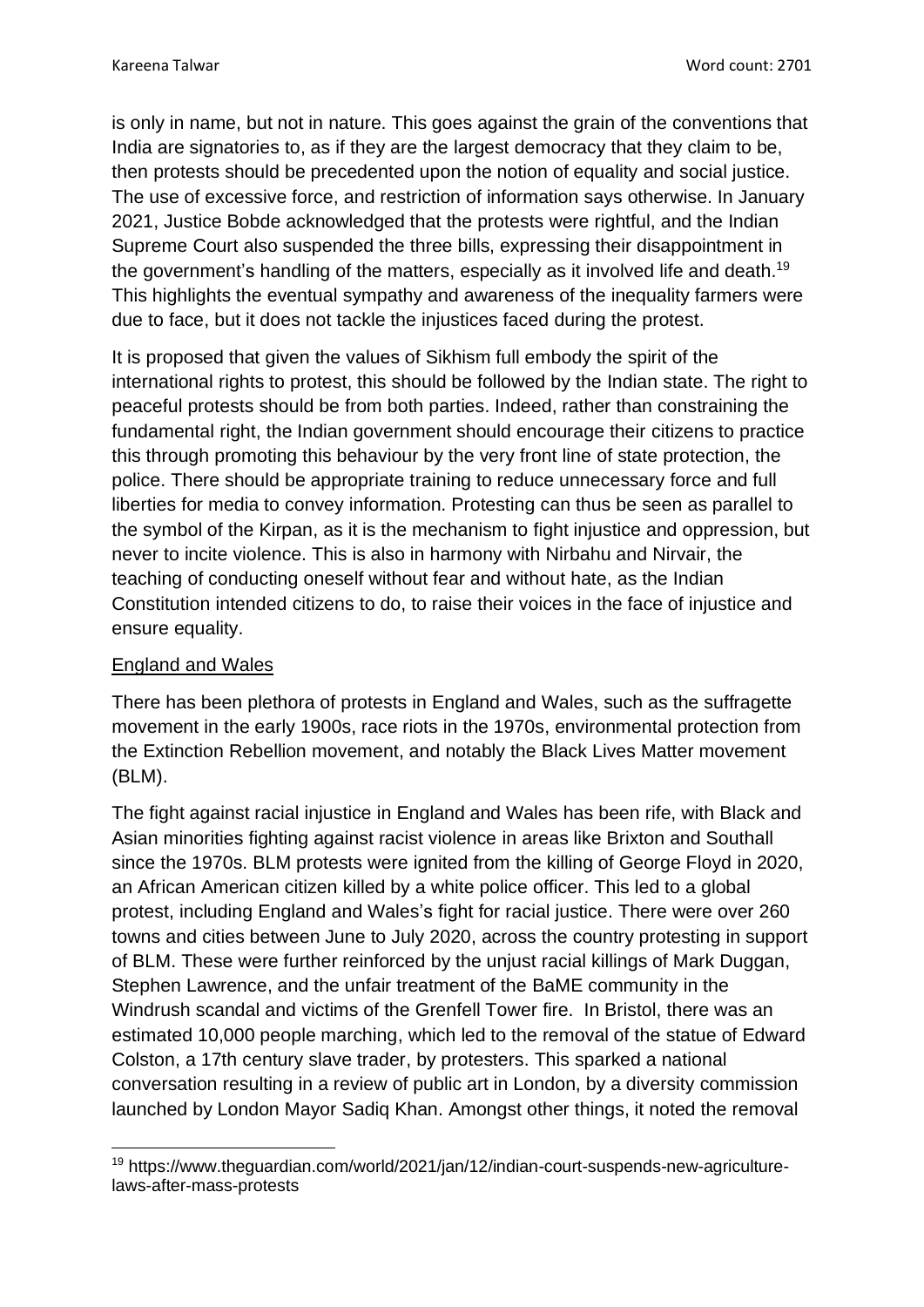of all slave trader statues<sup>20</sup>. This highlights the benefits that protests can bring, harmonising it with the values of Sikhism of social justice and standing up for the rights of equality for those who have been oppressed.

However, an example of violent protests, where such a right is curtailed, was the anti-BLM riot by far-right extremist groups attacking the police in the heart of London. This was described as 'racist thuggery' according to Prime Minister Boris Johnson, who noted that an attack on the police 'will be met with full force of the law<sup>'21</sup>. As a result, more than 100 people were arrested for violent disorder, assault on police and possession of an offensive weapon<sup>22</sup>. Indeed, the laws of England and Wales matched that of Sikh values, as the use of force to counter violence that incites hatred and promotes inequality should be defended against, as is the Kirpan used to defend oppression.

Although, this does not neglect the fact that systemic racism in academic, public, and professional institutions is present in England and Wales. Netpol, a police monitoring charity, released a report, finding that police used excessive forces to target BLM protestors, like pepper spray, referring to a historic relationship between Black protestors and racism from the police in the  $UK^{23}$ . Though the in-depth discussion of racism is out of the remits of this paper, when focusing on rights of protests specifically, the laws and actions of England and Wales through the police and governmental authorities have acknowledged the ECHR's spirit through actively condemning inequality and hatred. The verbal statements and launches of commissions by senior figures thereby encompass Sikh values of equality and social justice, the very essence of the rights to protest.

## **Comparison**

Both the focal examples used in this essay have taken place during the COVID-19 pandemic, highlighting the power and value the rights to protest have in both countries and its necessity. Despite the fear of a global virus, issues such as farmers' rights and systemic racism, is regarded as the original social diseases. Peaceful protests in both countries are required and allowed by legislation. Violence in protests is held to be unconstitutional in India and unprotected by the ECHR in England and Wales.

However, both the racial and socioeconomic issues in both countries demonstrate the imbalance of the justice system which contravenes the international human treaties that they have pledged allegiance to. It is suggested that England and Wales are, to some extent, more compatible with international human right values, and

- <sup>22</sup> https://www.bbc.co.uk/news/uk-53031072
- 23 'Britain is not innocent',

<sup>20</sup> https://www.telegraph.co.uk/news/2021/02/09/sadiq-khan-unveils-london-statue-reviewpanel-branded-unelected/

<sup>&</sup>lt;sup>21</sup> https://twitter.com/BorisJohnson/status/1271871738423447553

https://secureservercdn.net/50.62.198.70/561.6fe.myftpupload.com/wpcontent/uploads/2020/11/Britain-is-not-innocent-web-version.pdf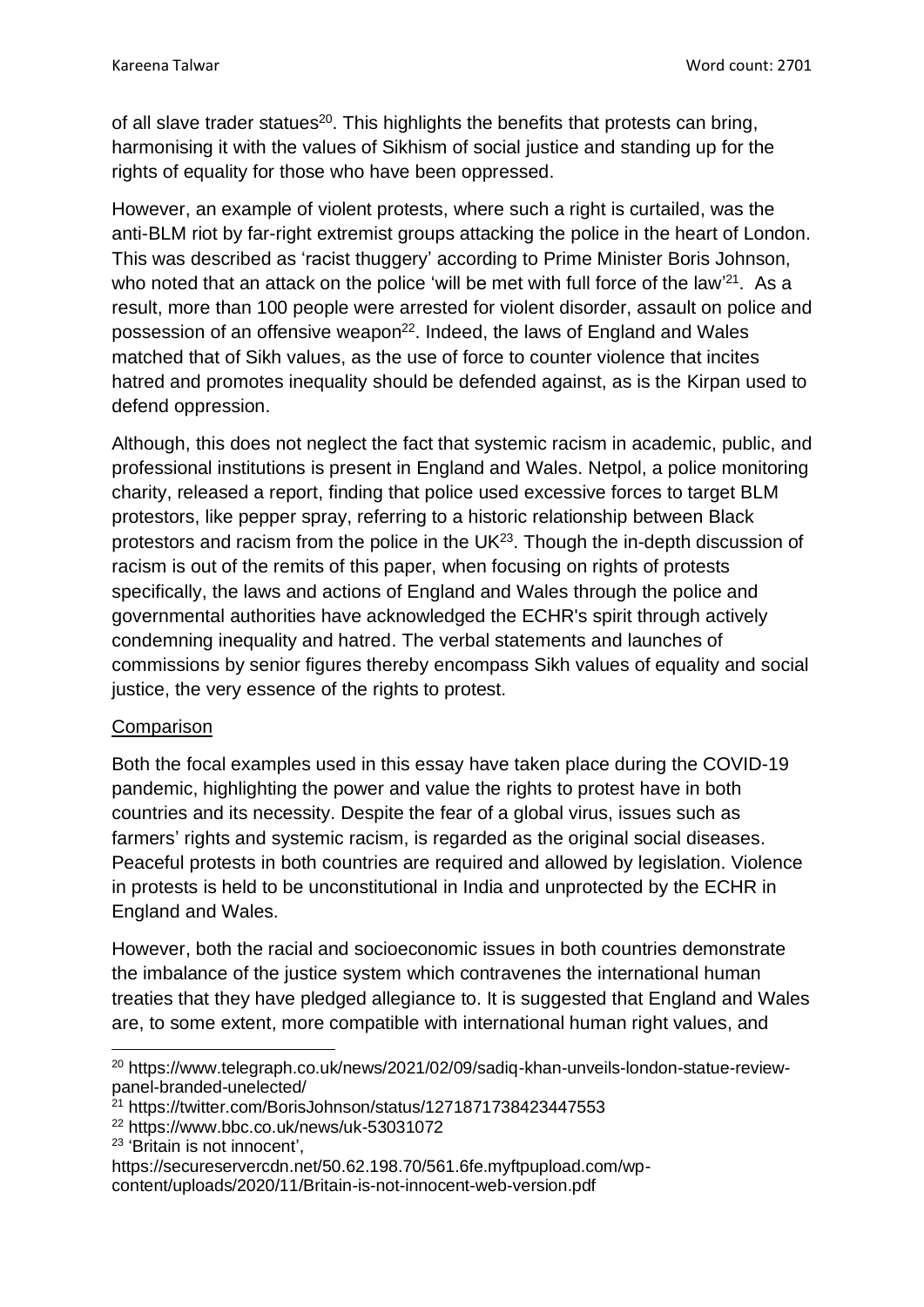thereby Sikh teachings, than India. The regulation of excessive force used to disperse protests and restrict protest rights in India is unclear and outdated. The lathi charge in India is instigated from a blurring of lines, whereby there is no formal procedure to begin the charge. This ambiguity creates more tension within situations of protest, where it is often unclear who has incited violence first. There have also been expressed concerns from the Supreme Court Bar Association, of police being unable to follow standard measures without instructions<sup>24</sup>. This ongoing liberal use of power without justified governance has created many circumstances of inequality and social injustice during protests. The use of violence in protests must be avoided at all costs from either end to ensure compliance with the right values of protesting, noted in Sikh teachings of treating all with equality. If structures are created, then this reform of police force will create assurance for protesters who will be able to promote the values of social justice and equality, *without fear* of limitations to their protests and *without hate* against the police, but rather they will conduct themselves with confidence and peace.

Though it should be acknowledged that both countries and their authorities have balanced the rights of all parties, whilst acknowledging the wider scale issues. The Indian Supreme Court in August 2021 stated that roads should not be blocked, and thus a balance must be struck between the citizens and protestors, to not see one right in isolation. This emphasises that all rights need to be upheld to protect both the common man and protestors, with mutual respect. <sup>25</sup> In England and Wales, the implementation of various strategies taken by public and private authorities has reinforced the equality of all rights. Not only have commissions been launched, but private associations such as the Premier League have instilled rituals such as taking the knee in support of the BLM movement to raise awareness whilst outrightly condemning any racial hatred towards English footballers from ethnic minorities. Therefore, both countries have been aware of the various implications that protesting rights may have on different sectors of society and have ensured rights are equally maintained.

## **Conclusion**

Thus, the ethos behind the rights to protest in all international human rights documents are part and parcel with that of the values of Sikhism. The rights to protest, in both India and England and Wales, maintain the idea of peace and harmony when raising one's voice against injustice. Although England and Wales have taken proactive steps in promoting and understanding the issue at hand, while India has been delayed and stagnant in the actions for resolution. As argued in this

<sup>24</sup> https://www.aa.com.tr/en/asia-pacific/human-rights-lawyers-baton-charged-by-delhipolice/1746072

 $25$  Snehal Dhote, "Right to Protest v. Convenience of the Public – The Indian Supreme Court's Decision on Shaheen Bagh Anti-CAA Protests", (OxHRH Blog, October 2020), [https://ohrh.law.ox.ac.uk//right-to-protest-v-convenience-of-the-public-the-indian-supreme](https://ohrh.law.ox.ac.uk/right-to-protest-v-convenience-of-the-public-the-indian-supreme-courts-decision-on-shaheen-bagh-anti-caa-protests)[courts-decision-on-shaheen-bagh-anti-caa-protests](https://ohrh.law.ox.ac.uk/right-to-protest-v-convenience-of-the-public-the-indian-supreme-courts-decision-on-shaheen-bagh-anti-caa-protests) (12/09/2021)